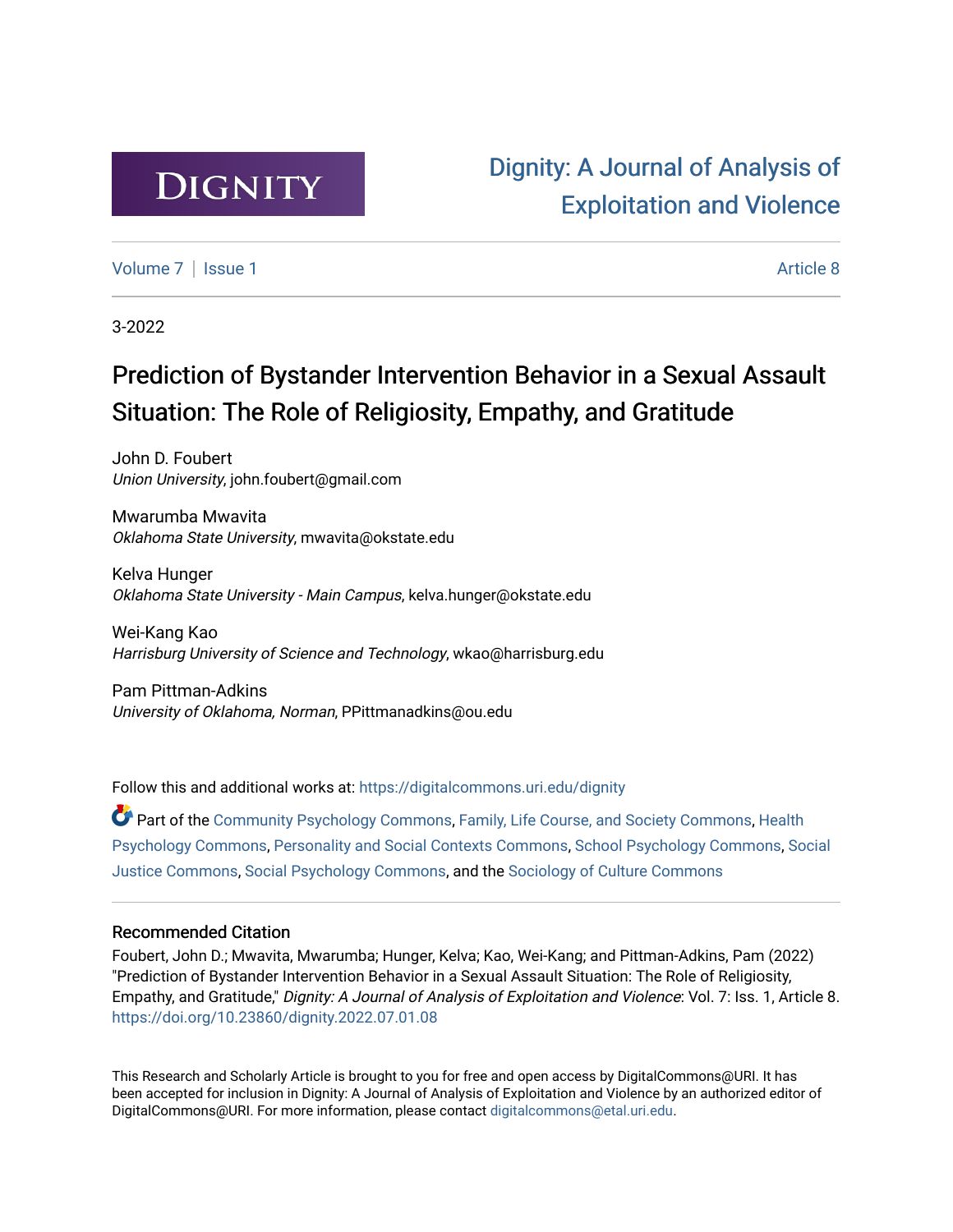## Prediction of Bystander Intervention Behavior in a Sexual Assault Situation: The Role of Religiosity, Empathy, and Gratitude

#### Abstract

Bystander intervention in potential sexual assault situations is a common method of helping to address sexual violence on college campuses. Although numerous variables have been shown to mediate bystander intervention behavior, the pool of potential correlates is limited. The present study used regression analysis to determine the relationship between bystander behavior and three predictors: religiosity, gratitude, and victim empathy. Consistent with prior research, both religiosity and gratitude significantly predicted bystander behavior. Contrary to prior research, the relationship between victim empathy and bystander behavior was negative. Findings are discussed relating to potential bystander intervention programs, and future research, particularly on gratitude, is suggested.

#### Keywords

United States, bystander, intervention, sexual assault, religiosity, empathy, gratitude

#### Creative Commons License



This work is licensed under a [Creative Commons Attribution-Noncommercial-No Derivative Works 4.0](https://creativecommons.org/licenses/by-nc-nd/4.0/) [License](https://creativecommons.org/licenses/by-nc-nd/4.0/).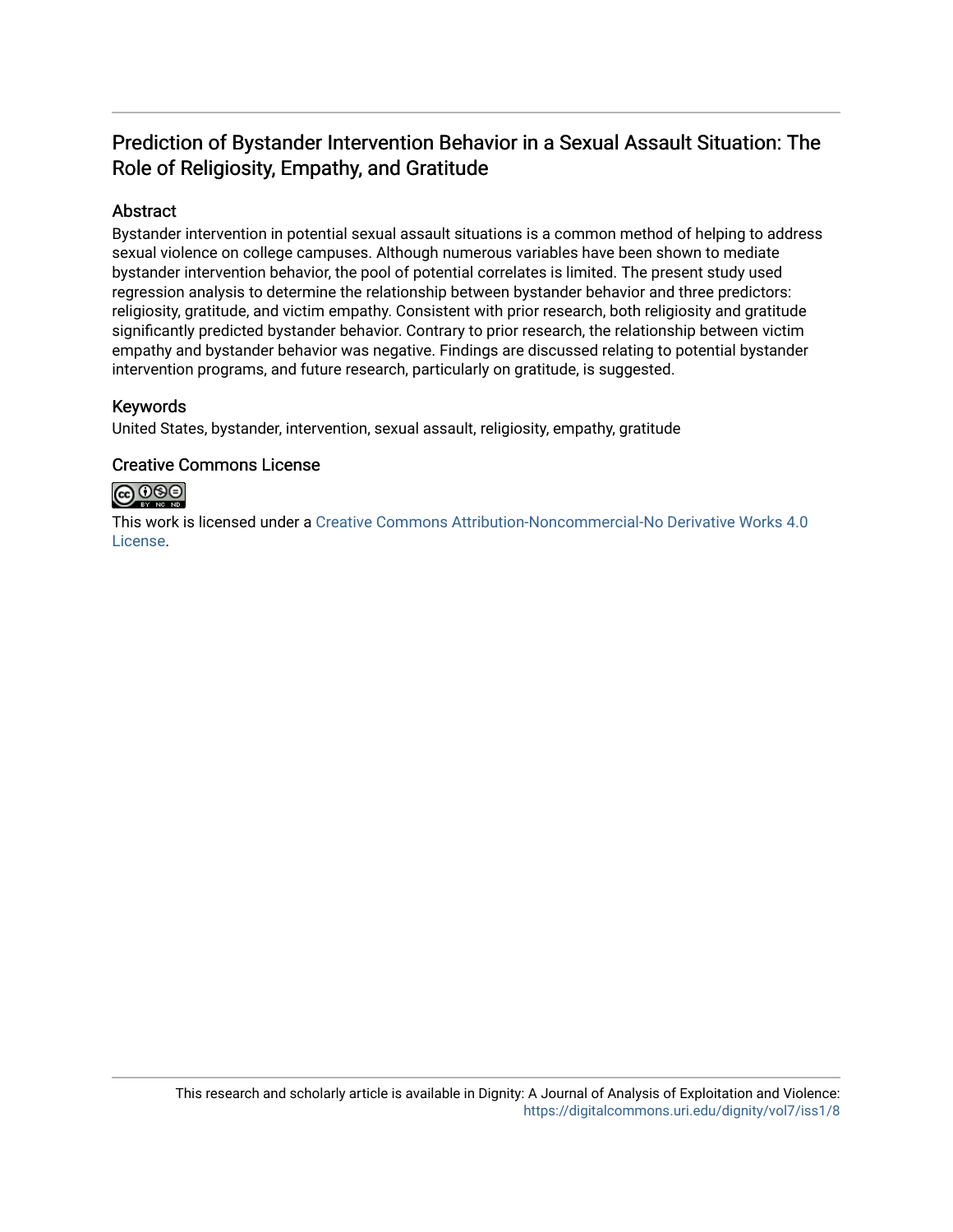# **DIGNITY**

A JOURNAL OF ANALYSIS<br>OFEXPLOITATION AND VIOLENCE

Volume 7, Issue 1, Article 8, 2022 https://doi.org/10.23860/dignity.2022.07.01.08

## **PREDICTION OF BYSTANDER INTERVENTION BEHAVIOR IN A SEXUAL ASSAULT SITUATION: THE ROLE OF RELIGIOSITY, EMPATHY, AND GRATITUDE**

**John D. Foubert** *Union University, USA*  $\mathbf{D}_{0000-0001-6847-8789}$  $\mathbf{D}_{0000-0001-6847-8789}$  $\mathbf{D}_{0000-0001-6847-8789}$ 

**Kelva Hunger** *Oklahoma State University, USA*  $\bigcirc$ [0000-0002-7177-4826](https://orcid.org/0000-0002-7177-4826)

**Mwarumba Mwavita** *Oklahoma State University, USA*  $D_{0000-0002-6149-2657}$  $D_{0000-0002-6149-2657}$  $D_{0000-0002-6149-2657}$ 

**Wei-Kang Kao** *Harrisburg University of Science and Technology, USA*

**Pam Pittman-Adkins** *University of Oklahoma, Norman, USA*

#### **ABSTRACT**

Bystander intervention in potential sexual assault situations is a common method of helping to address sexual violence on college campuses. Although numerous variables have been shown to mediate bystander intervention behavior, the pool of potential correlates is limited. The present study used regression analysis to determine the relationship between bystander behavior and three predictors: religiosity, gratitude, and victim empathy. Consistent with prior research, both religiosity and gratitude significantly predicted bystander behavior. Contrary to prior research, the relationship between victim empathy and bystander behavior was negative. Findings are discussed relating to potential bystander intervention programs, and future research, particularly on gratitude, is suggested.

#### **KEYWORDS**

United States, bystander, intervention, sexual assault, religiosity, empathy, gratitude

**DESPITE DECADES OF EFFORTS BY COLLEGE CAMPUSES to reduce rates of sexual as-**<br>Sault, incident rates remain high. A recent study found that the overall rate of sault, incident rates remain high. A recent study found that the overall rate of nonconsensual sexual contact by physical force or inability to consent since the student enrolled at the school is 26% for women and 7% for men (Cantor et al., 2019). Men are overrepresented as the perpetrators of sexual violence; however, most men do not commit sexual violence (Flood, 2019). A number of factors have been shown to increase the likelihood that a man will commit sexual violence, including frequent alcohol consumption, membership in traditionally male groups, and the hypersexualization and objectification of women (Morris & Ratajczak, 2019). Colleges have a vested interest in successfully preventing sexual violence, given its link to survivor trauma and negative academic outcomes (Banyard et al., 2020; Henin & Black, 2021; Potter, Howard, Murphy, & Moynihan, 2018).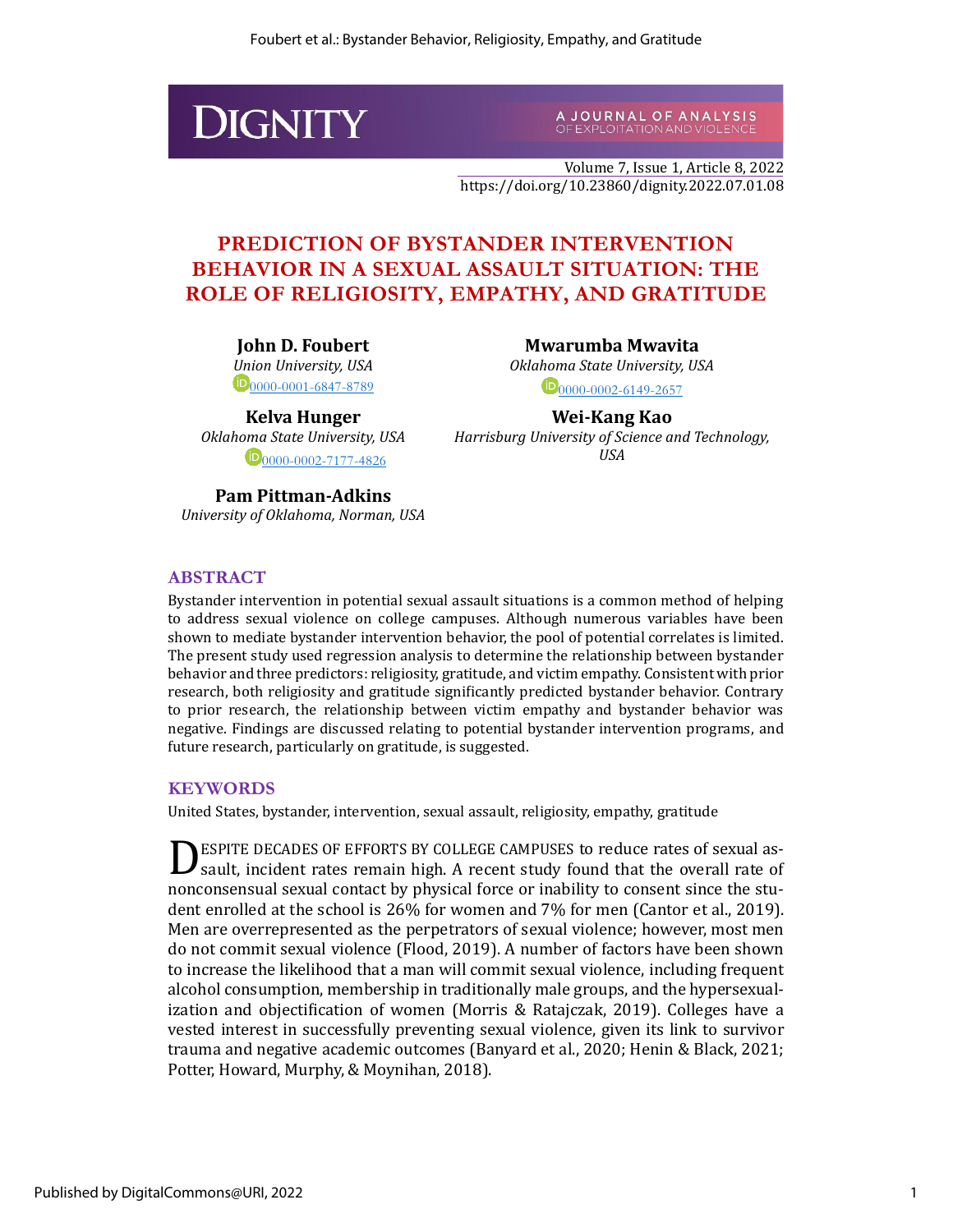Most successful rape prevention programs have in common a focus on bystander intervention (Banyard, 2015; Bell, Coker & Clear, 2019; Foubert, 2011; Jouriles, Krauss, Vu, Banyard, & McDonald, 2018). Encouraging bystander intervention is the prevailing prevention approach used on college campuses for sexual assault education, with a wide variety of programs demonstrating attitude and behavior changes (Foubert, 2011; Katz, Heisterkamp, & Fleming, 2011; McMahon & Banyard, 2012; McMahon, Treitler, Peterson, & O'Connor, 2019). Researchers credit adding bystander intervention elements to their programs for reducing sexual assault an academic year post-intervention (Foubert et al., 2007). One reason for the success of the bystander intervention approach is that it identifies positive roles for many people to play to end violence instead of limiting conceptualizations to men as perpetrators and females as victims (Banyard & Hamby, 2022). Of course, for bystander intervention to work, a bystander must be present in the first place, which is less likely in the case of sexual violence than in other types of interpersonal violence; thus, bystander intervention is not a panacea when it comes to ending sexual violence (Hamby, Weber, Grych, & Banyard, 2016). Still, a meta-analysis shows that college students trained in bystander intervention were more likely to intervene to prevent it and, in fact, did intervene more frequently, with program impact lasting several months (Jouriles, Krauss, Vu, Banyard, & McDonald, 2018).

As researchers have sought to identify what leads college students to intervene in a potential sexual assault situation, several variables have been identified. When deciding whether or not to intervene, bystanders weigh the costs and benefits of the intervention relative to how they believe it will affect their status in a reference group (Banyard et al., 2004). Several other variables factor into the individual calculus potential interveners use to decide whether or not to interrupt a possible sexual assault. These factors include making a prior commitment to help, having a sense of responsibility for the situation, believing the victim has not caused the situation, having a sense of self-efficacy about what to do, seeing others modeling bystander behavior, and perceiving that the victim is a member of the same group as the bystander and potential perpetrator (Banyard et al., 2004).

Although much has been learned about what makes bystander intervention more likely, the picture is not yet complete. What other variables might lead college students to intervene in potential sexual assault situations? The present study sought to identify additional factors that make intervention more likely by determining whether variables that are not often measured in bystander intervention studies but have potential linkages to prosocial behavior might help predict bystander intervention. Specifically, the present study used a regression analysis to predict bystander intervention behavior from three predictor variables: extrinsic religiosity, empathy, and gratitude. If these predictor behaviors help predict bystander intervention, we can better understand the mechanisms of bystander intervention and hopefully become more effective at encouraging college students to intervene to prevent sexual assault.

#### **LITERATURE REVIEW**

While studying campus sexual assault, researchers vary in their focus on whether social contexts, individual characteristics or both should be the primary focus in addressing sexual assault and violence. Some argue that social contexts should be the primary focus (Barnett et al., 2005; Donovan, 2000; Heise, 1998; Lawson, 2012; Levy, 2008). Other researchers have broadened the discussion by examining both individual-level and contextual variables to increase explanatory and predictive power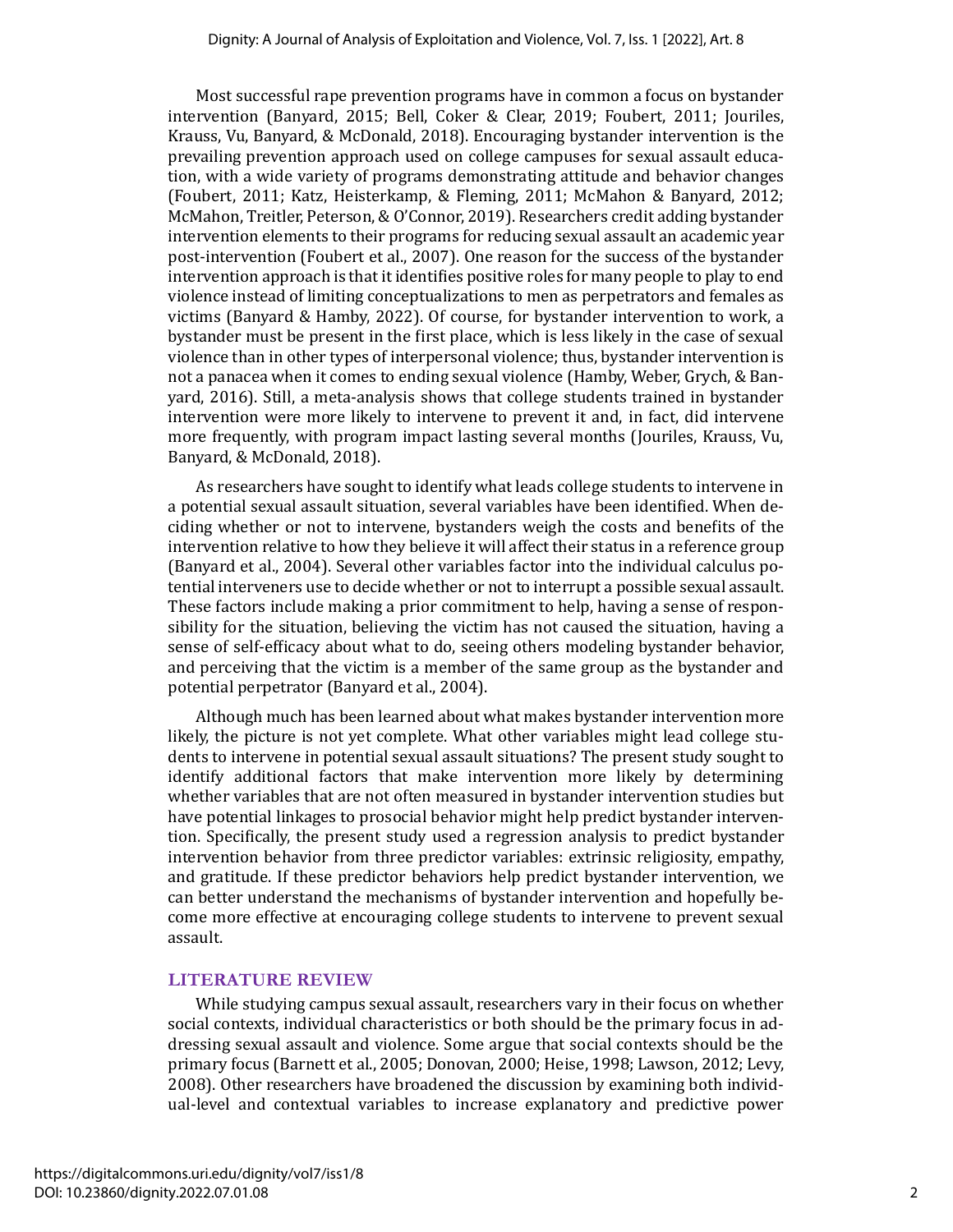(Adams-Curtis & Forbes, 2004; Cass, 2007; Hines, 2007; Mustaine & Tewksbury, 2002). Two theoretical approaches—routine activities theory (Adams-Curtis et al., 2004) and male peer support theory (DeKeseredy & Schwartz, 2013)—offer examples of how individual and contextual variables can provide fuller explanations for factors related to sexual violence.

*Routine activities theory* suggests that although college campuses are contexts that put women at higher risk for sexual assault, differential rates of victimization can be attributed to differences in women's daily activities. Following this argument, researchers have identified groups of activities that put women at greater risk of being sexually victimized, including proximity (e.g., higher frequency of contact with males and higher frequency of attendance at events where males are present) and recreational and leisure activities (e.g., frequency of attending parties, frequency of going to bars or pubs, frequency of attending athletic events; Adams-Curtis & Forbes, 2004; Cass, 2007; Mustaine & Tewksbury, 2002).

Similarly, *male peer support theory* focuses on male perpetrators by identifying particular contexts and activities that increase the risk of men victimizing women, particularly those in all-male groups, which are similar to the high-risk contexts identified in routine activities theory (DeKeseredy & Schwartz, 2013). They look to the social and social psychological influences on the behavior of all-male groups with respect to men's violence against women. These include social patriarchy, courtship patriarchy, male peer social support, a narrow conceptualization of masculinity, group secrecy, heavy use of alcohol, and the sexual objectification of women. Specifically, male peer support theory suggests that these reinforce patriarchal values and condone—even reward—men's violent and abusive behavior toward women (Schwartz et al., 2001).

Both routine activities theory and male peer support theory suggest that explanations of sexual violence require a greater understanding of how social contexts operate to reinforce, constrain, or encourage activities and behaviors that place women at risk for sexual victimization (Adams-Curtis et al., 2004; DeKeseredy & Schwartz, 2013). Although this literature clarifies that college and university campuses are risky contexts, these theories do not fully account for individual characteristics that might lead a student to intervene as a potential bystander.

One promising line of inquiry related to different campus contexts has been exploring religion as both an individual and a contextual characteristic. The religious life of college students has been a concern of higher education in the United States since its very foundation (Thelin, 2019). The topic of religion has gained increased attention within higher education. Nash (2001) believes that there "appears to be a virtually insatiable need for religious exploration in the academy" (Nash, 2001, p. 3) and that this revival of interest in religion represents the most vibrant aspect of pluralism on college and university campuses today. This increased interest is evidenced by the amount of research that has recently been conducted about the religion of college and university students (DeSoto, Tajalli, Pino & Smith, 2018; Hu, Cheng, & Hu, 2021; Kumar, Sahoo, Lim, & Dana, 2022).

Several studies demonstrate that religious involvement is a protective factor for various maladaptive behaviors, including criminal activity, drug use, sexual violence, and alcoholism (Foubert et al., 2020; Geppert et al., 2007; Koenig, 2015, 2012). Meanwhile, moral development researchers and theologians have identified religiosity as contributing toward prosocial behavior and moderating the effects of harmful influences, such as pornography use (Baltazar et al., 2010; Hardy & Carlo, 2005). Finally,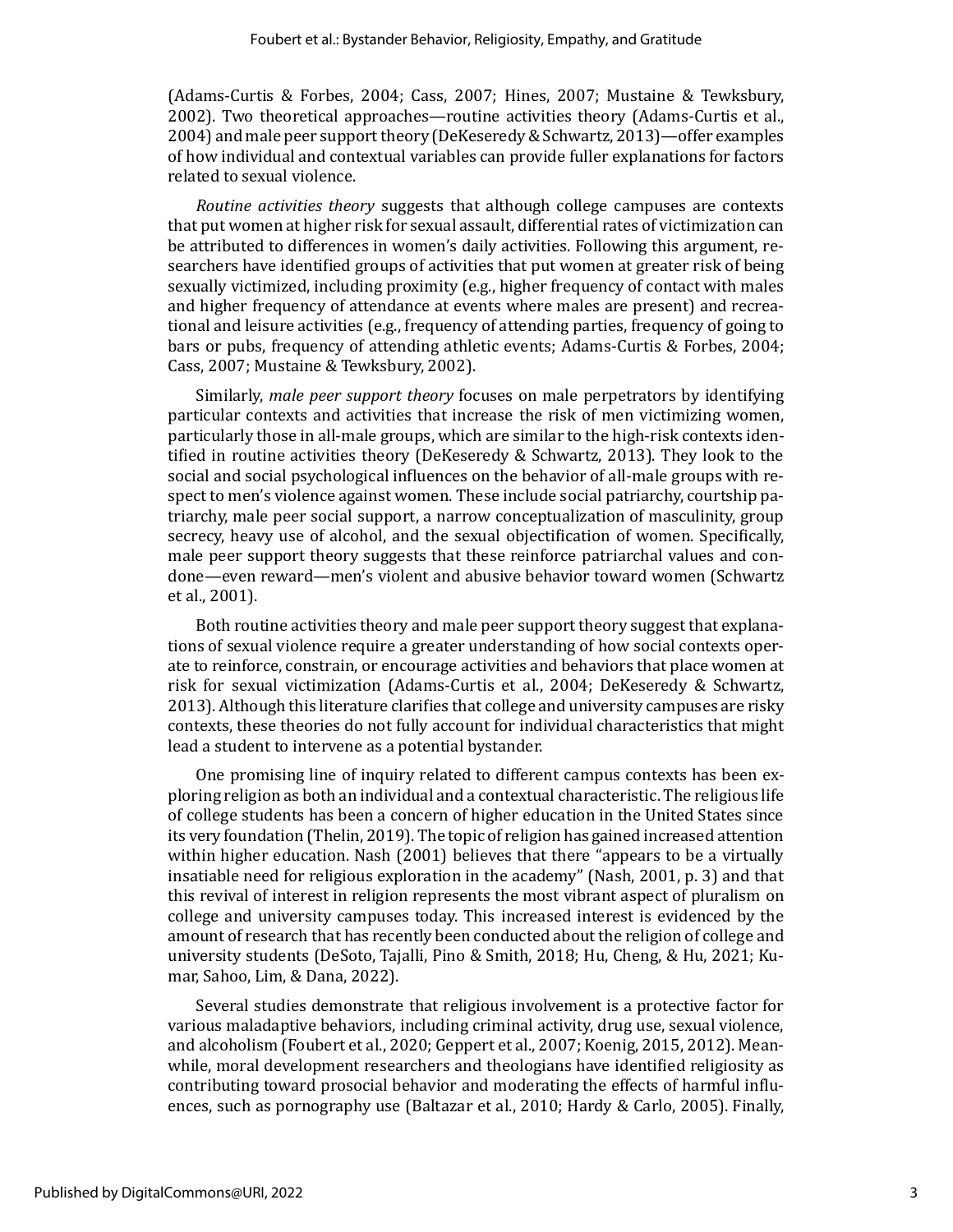Foubert and Rizzo (2013) demonstrated that a connection between religiosity and bystander intervention might exist.

One type of religiosity is termed extrinsic religiosity. Extrinsically religious people tend to take an instrumental approach to religion; in other words, "What's in it for me?" would be a phrase someone with extrinsic religiosity might say. Extrinsically religious people tend to focus on going to church to meet potential business partners, socialize, and go to heaven. Essentially, an extrinsic orientation is a utilitarian perspective on religion (Hohenschue, Riegel, & Zimmermann, 2022). Extrinsic religiosity has been associated with permissive sexual attitudes, a greater likelihood of having had sexual relations outside of marriage, and greater sexual experience (Hood, Hill, & Spilka, 2009). Another potential individual characteristic that may impact whether a person chooses to intervene is empathy.

Empathy is a deep level of feeling whereby one may imitate another person's emotional state. When seeing the emotional state of another, the empathetic person's system tends to imitate the target's emotional cues resulting in similar reactions in the observer. Empathy is an active attempt to understand another person (Davis, 1994). One kind of empathy is having feelings of concern and compassion when witnessing the suffering of another.

One kind of empathy is termed behavioral empathy. It includes understanding others and sharing feelings, along with motivation to take action and help. The behavioral component involves verbal and nonverbal communication to indicate an understanding of emotional resonance with the other person (Bariso, 2020; Lam et al., 2011).

Empathy is a habit we can cultivate to improve our quality of life (Krznaric, 2012). Empathy begins to develop at an early age, but the brain regions used for these skills may not fully develop until late adolescence (Van Berkhout et al., 2015). Empathy is stronger the more similar the observer is to the target (Davis, 1994). Not surprisingly, research has shown that women are generally more empathetic than men (Allemand, Steiger, & Fend, 2015; Chng & Burke, 1999).

Empathy is both something for which people have a capacity and for which there is a situational context (Davis, 1994). Davis notes that "strong displays of negative emotion, especially by weak or helpless targets, are particularly able to engender powerful observer responses. In fact, faced with such extreme situations, other variables, both situational and dispositional, may recede in importance" (p. 15, Davis, 1994).

Research has shown that empathy is essential for having healthy relationships with other people. Research has also shown that when people feel empathy toward another individual, they experience motivation to help alleviate another person's suffering (Eisenberg & Miller, 1987; Marshall & Marshall, 2019). In particular, empathy leads people to want to help others in danger (Cassels, Chan, Chung & Birch, 2010; Batson, Duncan, Ackerman, Buckley, & Birch, 1981). Furthermore, cross-cultural research reveals that when a country's population is more empathetic, they are more likely to help others (Chopik, O'Brien, & Konrath, 2017). A state of empathy can be manipulated in that people who are asked to focus on feeling empathy for another person are much more likely to help them (Batson & Moran, 1999; Van Lange, 2008).

Research suggests that empathy is decreasing in today's society (Persson & Kajonius, 2016). Research has also shown that when people have less empathy, they are more likely to act out aggressively (Vachon et al., 2014). In particular, men with lower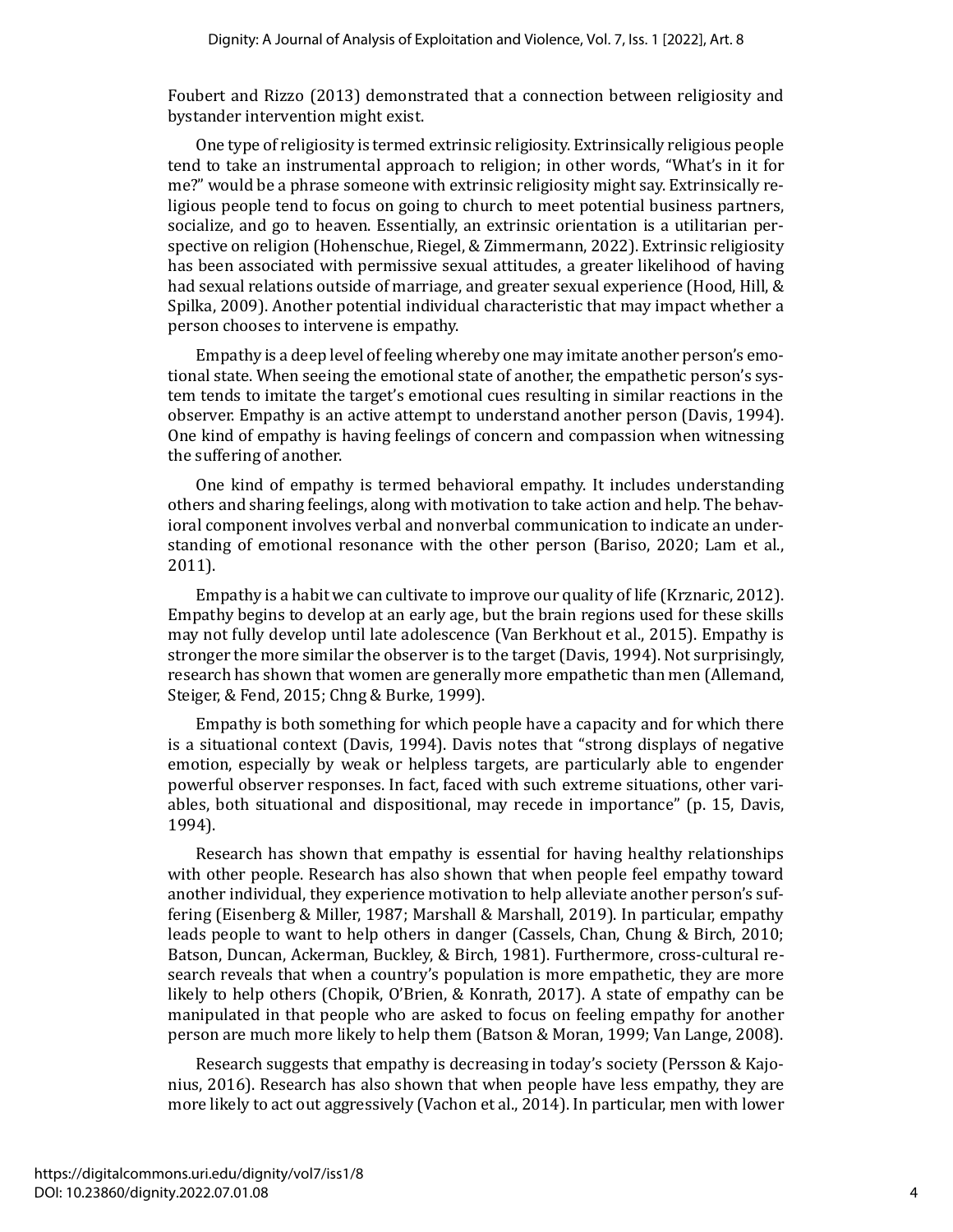levels of empathy are more likely to commit sexual assault (Abbey, 2005; Fernandez & Marshall, 2003; Rau et al., 2010). Conversely, men with high levels of victim empathy are much less likely to commit sexual assault (Abbey et al., 2006). Thus, it seems advisable to measure the potential predictive value of empathy in predicting bystander intervention behavior. Another variable that could influence bystander intervention is gratitude.

Though its relationship to bystander intervention has not been studied, the influence of gratitude seems to be a variable with the potential to increase bystander intervention given its prosocial nature. As an emotion, gratitude is an attribution-dependent state (Weiner, 1985) that results from a two-step cognitive process: Recognizing that one has obtained a positive outcome and recognizing that there is an external source for the positive outcome. Lazarus & Lazarus (1994) argued that though different from empathy, gratitude has roots in the capacity to empathize with others (Emmons & McCullough, 2003). McCullough et al. (2001) proposed that gratitude possesses three psychological features relevant to processing and responding to prosocial behavior. It is a benefit detector and both a reinforcer and motivator of prosocial behavior.

Research has confirmed that having a sense of gratitude motivates prosocial behavior (Allen, 2018; McCullough, Kimeldorf & Cohen, 2008). In fact, research suggests that gratitude motivates altruism (Berber, 2022). Gratitude has also been found to promote conflict resolution and increase reciprocally helpful behavior (Wood et al., 2010). Thus far, gratitude has not been measured in research on bystander intervention in sexual assault programs, nor in the research on bystander intervention writ large. Given the sophisticated and growing research on the prosocial effects of gratitude, it seems natural to integrate gratitude into the research on bystander intervention so that its positive effects can be understood and applied to scholarship and practice. The ultimate potential for adding gratitude induction prevention programs, including those that encourage bystander intervention, holds promise. Therefore, the present study sought to determine the relationship between religiosity, empathy, and gratitude on bystander intervention behavior using the following research question.

- Hypothesis 1: Religiosity will positively and significantly predict bystander behavior.
- Hypothesis 2: Empathy will positively and significantly predict bystander behavior.
- Hypothesis 3: Gratitude will positively and significantly predict bystander behavior.

#### **METHOD**

#### **PARTICIPANTS**

Participants were 221 students from a large public university in the Mid-West who were enrolled in courses within the College of Education and participated in the SONA system. The SONA system is an online system designed to match potential participants with research studies for class credit. The system is open to undergraduate and graduate students who take courses in which faculty either encourage student participation or offer credit for participation as an option for meeting a research requirement. Participants who signed up for the study through the SONA system completed an online survey using Qualtrics software. Participant data was anonymous, and no personally identifying information (name, code numbers, social security numbers, etc.) was collected.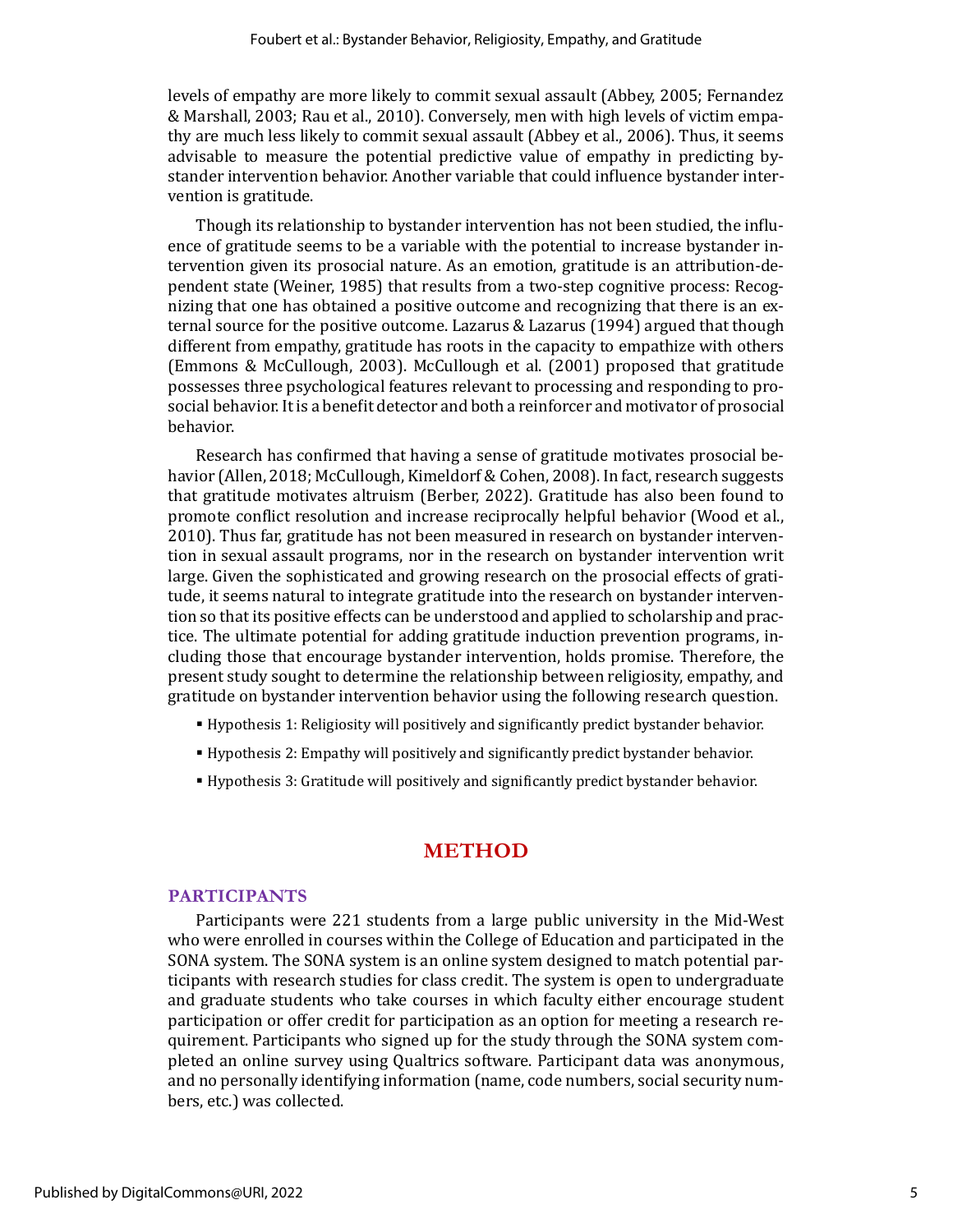Participants in this study were 43% male, 57% female, 78% Caucasian, 6% Native American, 7% African American, 4% Asian, and 3% Hispanic/Latinx. Participants were evenly distributed between first-year students, sophomores, juniors, seniors, and graduate students. The mean age was 20.2. Demographic characteristics of the sample closely mirrored the population from which the sample was taken. The institution from which participants were drawn is located in a politically conservative state known for being part of the "Bible Belt."

#### **MEASURES**

Measures used in the present study were as follows.

#### **Religious Orientation Scale**

The religious orientation scale contained three subscales: intrinsic religiosity, extrinsic religiosity, and doctrinal orthodoxy (Allport & Ross, 1967; Burris, 1999a; Burris, 1999b). Extrinsic orientation is a measure of utilitarian motives for religious behavior, such as attending church to achieve social standing in the community and praying to be happy. An intrinsic orientation is characterized by living out one's religion by attending church, reading about one's faith, joining Bible study groups, and keeping one's religious beliefs central to a whole approach to life. Doctrinal orthodoxy measures the degree to which participants subscribe to specific Christian beliefs like God created the universe, that one must accept Jesus Christ as Lord and Savior to be saved from sin, and the belief that Jesus is the Messiah. Each scale contains nine to 12 items and is measured on a 5-point Likert scale. Alpha reliability studies of the ROS Intrinsic scale have been reported in the mid .80s; the extrinsic scale in the .70s. Testretest reliability has been reported at .84 for Intrinsic and .78 for extrinsic. Some evidence is reported for the validity of the intrinsic and extrinsic religiosity scale through correlations with measures of related constructs. The present study used the extrinsic religiosity portion of this scale.

#### **The Gratitude Questionnaire-6**

The Gratitude Questionnaire-6 measures an individual's degree of trait gratitude. It is composed of 6 statements answered on a Likert scale, such as "I have so much in life to be thankful for" (p. 127, McCullough et al., 2002). Good validity is supported by the fact that the measure was created by conducting an exploratory factor analysis of 39 items, resulting in one factor explaining 27% of the total item variance. A scree plot suggested one factor composed of the six items on this scale. The internal consistency reliability of the scale was .82, showing good reliability.

#### **Rape Empathy Scale**

Empathy was measured by the Rape Empathy Scale (Deitz, Blackwell, Daley, & Bentley, 1982). This 19-item scale measures belief in paired items on a continuum of 1 (agree more with the first item) to 7 (agree more with the second item), for example, "In general, I feel that rape is an act that is provoked by the rape victim," and "In general, I feel that rape is an act that is not provoked by the rape victim." As determined by coefficient alpha, the internal consistency of the items was shown to be .89 for a pool of 170 potential jurors and .84 for 639 college students. Positive correlations showed the scale's validity with the Attitudes Toward Women Scale. The discriminant validity of the scale was supported by its lack of correlation with the Marlowe Crown Social Desirability Scale. Predictive validity was shown by significant correlations with participants' attributions of responsibility toward rape survivors and rapists.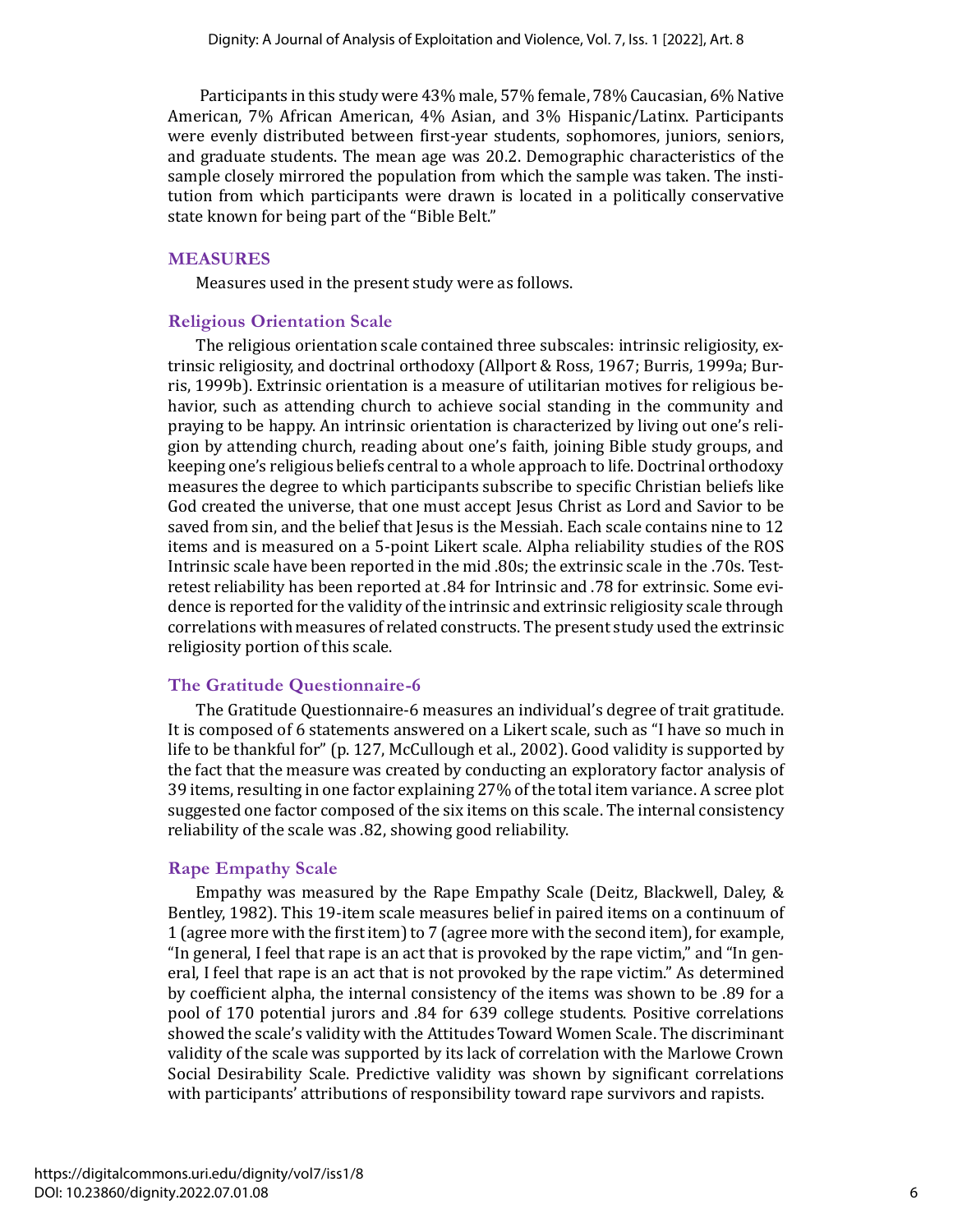#### **Bystander Behavior Scale**

Bystander behavior was measured using the Bystander Behavior Scale (Banyard et al., 2014). Participants were asked whether or not they had engaged in several different types of bystander behaviors. Response choices were 0 (no) to 1 (yes). Participants' scores on the measure consisted of the number of bystander behaviors engaged in. Cronbach's alpha on this scale for the sample was .971. Participants were asked if they engaged in the selected behaviors during the last two months. Sample items include "I encouraged others to learn more and get involved in preventing sexual or intimate partner violence/abuse" and "I talked with a friend about sexual and/or intimate partner violence as an issue for our community."

#### **Procedure**

Participants were recruited through a human subjects pool of students taking courses in the College of Education. The study was set up in a survey format using the online site Survey Monkey. This company employs multiple layers of security to ensure data privacy and security, including daily independent audits of security measures, firewall, and disk redundancy. The Survey Monkey account was password protected as additional protection; only one researcher had access to the account. Data were deleted off the remote server after being downloaded. No personally-identifying information was requested. Once data collection was complete, we downloaded responses onto a password-protected computer.

#### **RESULTS**

A stepwise regression analysis was done with bystander behavior as the criterion variable and included the following predictor variables: gratitude, extrinsic religiosity, and rape victim empathy. A stepwise estimation procedure was conducted to maximize the incremental variance at each model building step (Hair et al., 2010).

The first step, the estimation, produced Model 1 that included only *extrinsic religiosity. Extrinsic religiosity alone* significantly predicted *bystander behavior, (R<sup>2</sup> = .05, F (1, 220) = 11.54, p = .001). Extrinsic religiosity* accounted for 5.0% of the variance in *bystander behavior.* 

The second step in the estimation process produced Model 2 that included *extrinsic religiosity* and *gratitude* that significantly predicted *bystander behavior, (R<sup>2</sup> = .077, F (2, 219) = 9.15, p < .001). Extrinsic religiosity* and *gratitude* together accounted for 7.7% of the variance in *bystander behavior*. Extrinsic religiosity ( $\beta$  = .27) was a relatively stronger predictor than gratitude ( $\beta$  = .20).

Finally, stepwise estimation resulted in Model 3 which included *extrinsic religiosity*, *gratitude*, and *rape victim empathy*, together statistically predicted *bystander behavior (R<sup>2</sup> = .091, F (3, 218) = 8.41, p < .001). Extrinsic religiosity*, *gratitude*, and *rape victim empathy* together accounted 10.4% of the variance in *bystander behavior*. *Extrinsic religiosity* ( $\beta = .24$ ), was the highest predictor followed by *gratitude* ( $\beta = .20$ ), then *rape victim empathy*  $(\beta = -17)$ .

Based on these results, Model 3 is most parsimonious with three statistically significant predictors, together explaining 10.4% of the variance in *bystander behavior*. *Extrinsic religiosity* and *gratitude* have a positive relationship with *bystander behavior,* suggesting that as these two predictors increase, so does *bystander behavior.* However, *rape victim empathy* has a negative association with *bystander behavior*, suggesting that as *rape victim empathy* scores increase, *bystander behavior* decreases.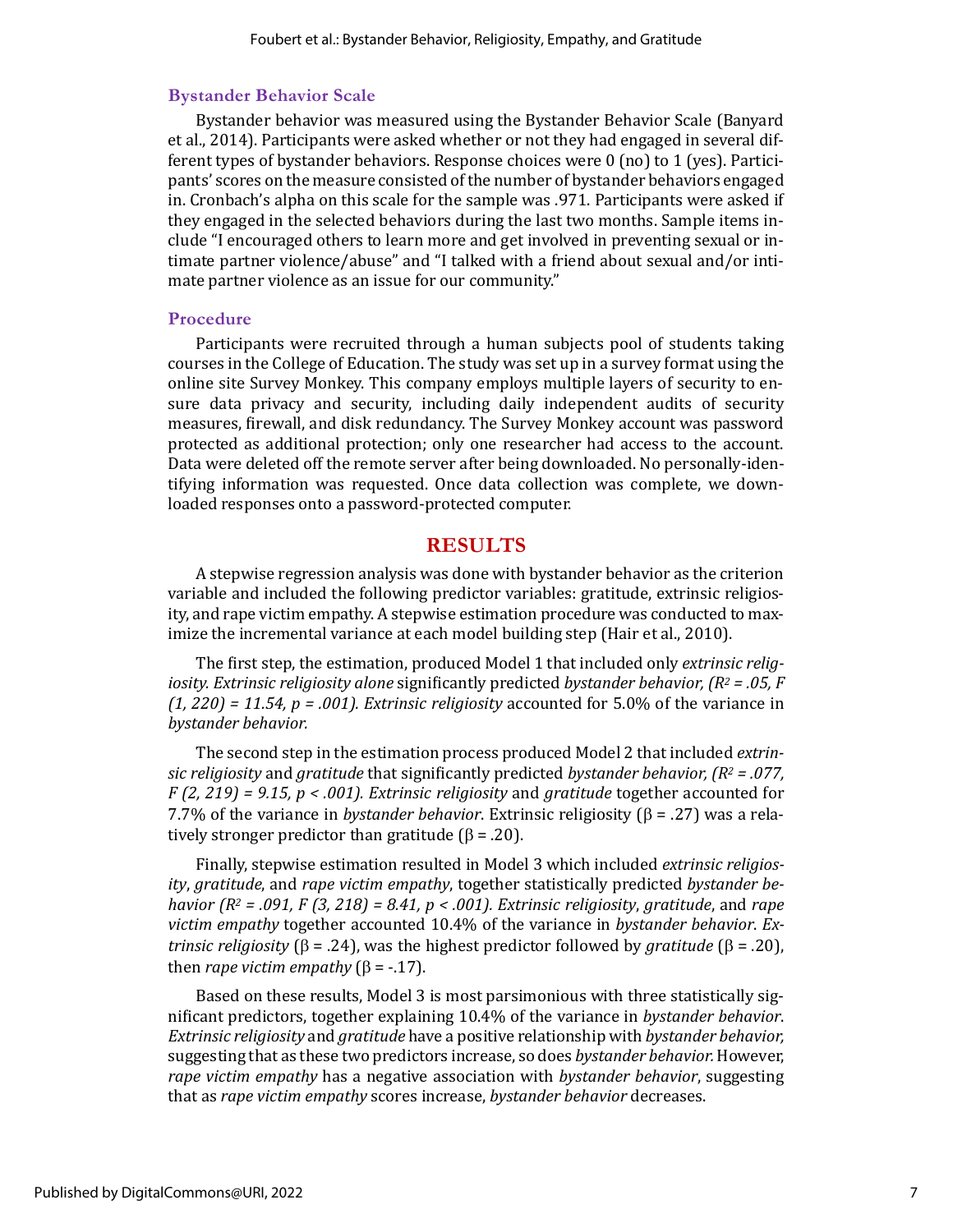#### **DISCUSSION**

Research has shown that a number of variables correlate strongly with bystander behavior in sexual assault situations, most notably, bystander efficacy and bystander willingness to intervene (Moschella-Smith, Potter, & Moynihan, 2022). The present study sought to help identify a larger pool of predictors of bystander behavior to more completely inform the scholarship on bystander intervention. Using a regression design, three variables helped predict over 10% of the variance in bystander behavior.

Consistent with hypothesis 1, extrinsic religiosity emerged as a significant predictor of bystander behavior in our regression model. Extrinsic religiosity is a variable that includes primarily self-centered reasons for participating in religious activities for example, going to church to make good business contacts. Thus, a part of the motivation to intervene as a bystander may be self-serving, such as wanting to appear to others as a responsible individual. It could also be that from a religious perspective, people who intervene wish to be rewarded by God for doing so. Future research should tease out these issues to determine why religiosity helps predict bystander behavior.

A quite different variable, gratitude, emerged as a second predictor of bystander behavior, consistent with hypothesis 3. Gratitude consists of feeling thankful for others' roles in one's life. Thus, in addition to a desire to look good to others, a major part of bystander behavior also includes a feeling that others have helped one and that intervention may be one way to pay it forward.

Contrary to our expectations, empathy toward rape victims was negatively related to bystander behavior, contradicting hypothesis 2. Thus, it may not be a feeling toward the person who might suffer that motivates an intervening bystander, but rather a desire to look good to others and help pay back others who may have helped them in the past.

Earlier research has shown that religiosity contributes toward prosocial behavior (Baltazar et al., 2010). The present study is consistent with this finding in that religiosity predicted bystander behavior in a potential sexual assault situation. Prior research has shown that gratitude motivates prosocial behavior (Allen, 2018; McCullough, Kimeldorf & Cohen, 2008). Thus, the present study helps to extend this research on gratitude to include positive effects on intervening as a bystander in a potential sexual assault situation.

Prior research suggests that empathy has a positive relationship with helping behavior (Eisenberg & Miller, 1987; Marshall & Marshall, 2019). Yet, in the present study, this effect did not emerge. It may be that once we know the religious orientation and degree of gratitude one feels toward others that victim empathy decreases in importance as a potential motivator of bystander intervention. Given the conflict between prior research on empathy and the present study results, we suggest that future research be done to help tease out the relationship between victim empathy and bystander behavior.

As our culture is increasingly shaped by and engaging in online activities, bystander intervention online is likely to become an interesting area for study. An initial study found that over half of college students have experienced some sort of online harassment, cyberstalking, or cyberbullying (Leukfeldt & Yar, 2016) and that a majority of college students intervened during the last year when they had the chance to confront such behaviors (Henson, Fisher, & Reyns, 2020). Future research involving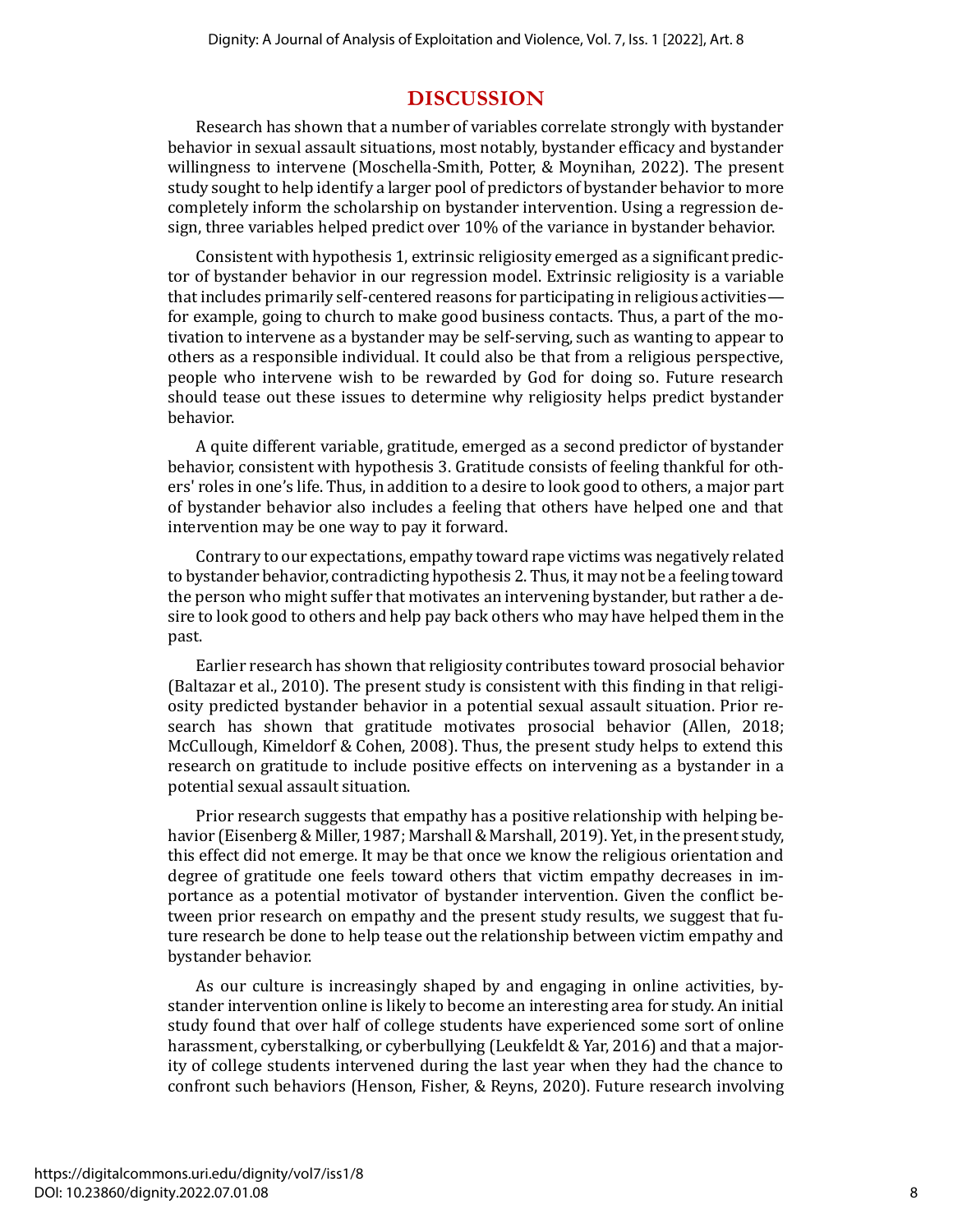the variables measured in the present study might identify the online atmosphere as a potential area for bystander intervention.

An implication of the present study that has not been studied before relates to the relationship between gratitude and bystander intervention. Given the positive relationship between these variables, it could be of value to promote bystander intervention to enact gratitude induction programs on college campuses to help encourage bystander intervention. Research has shown that it is possible to increase an individual's overall sense of gratitude (Allen, 2018). Future researchers should study this relationship between gratitude and bystander intervention and help determine whether gratitude induction has an effect on bystander intervention, as may be the case given the findings of the present study.

The results of this study should be considered in light of its limitations. First, the participants came from only one conservative college campus known for being more religious than most in the Midwest. A broader sample of participants would benefit the generalizability of these results. Second, as with all self-report measures, participants may or may not have told the truth about their opinions. Third, the percent variance accounted for by our regression was 10%, leaving 90% of the variance in bystander behavior unaccounted for.

On the whole, this study helps broaden the pool of variables that may predict bystander behavior. In particular, the importance of gratitude is suggested as one that may have a critical relationship to bystander intervention in potential sexual assault situations. Future research relating to the relationship between gratitude and bystander intervention thus seems to hold promise.

#### **AUTHOR BIOGRAPHIES**

**John D. Foubert**, Ph.D., is Dean of the College of Education at Union University and serves as the Highly Qualified Expert for Sexual Assault Prevention for the U.S. Army. Dr. Foubert founded the national nonprofit organization, One in Four, an organization that worked for 20 years to apply research to rape prevention programs on college campuses and in the military. He also serves as a member of the National Center on Sexual Exploitation Board of Directors, one of the nation's leading anti-porn organizations.

**Mwarumba Mwavita**, Ph.D., is an Associate Professor in the Research, Evaluation, Measurement, and Statistics (REMS) and Founding Director of the Center for Educational Research and Evaluation (CERE) at Oklahoma State University. He teaches graduate courses in Multiple Regression, Multivariate, Mediation, and Moderation, Multilevel and Program Evaluation, and Cost-Benefit Analysis. His research focuses on applying GLM methods in investigating education policy, equity, and access in addition to STEM education. As the director CERE he plans and conduct program evaluation for funded projects.

**Kelva Hunger**, Ph.D., is Assistant Director of Assessment and Analysis at Oklahoma State University (OSU). She earned her Doctorate from OSU in Research, Evaluation, Measurement, and Statistics (REMS). She has taught courses for the REMS program such as "Statistical Methods in Education" and "Research Design and Methodology." Her research interests broadly include program evaluation, measurement and factor analysis, survey design, and qualitative and quantitative research methods.

**Wei-Kang Kao**, Ph.D., is an assistant professor in the analytic program at the Harrisburg University of Science and Technology. He received his doctoral degree from Oklahoma State University with a major in Research, Evaluation, Measurement, and Statistics (REMS) and a cognate in Consumer Behavior. His current research foci are 1) Simulation study, including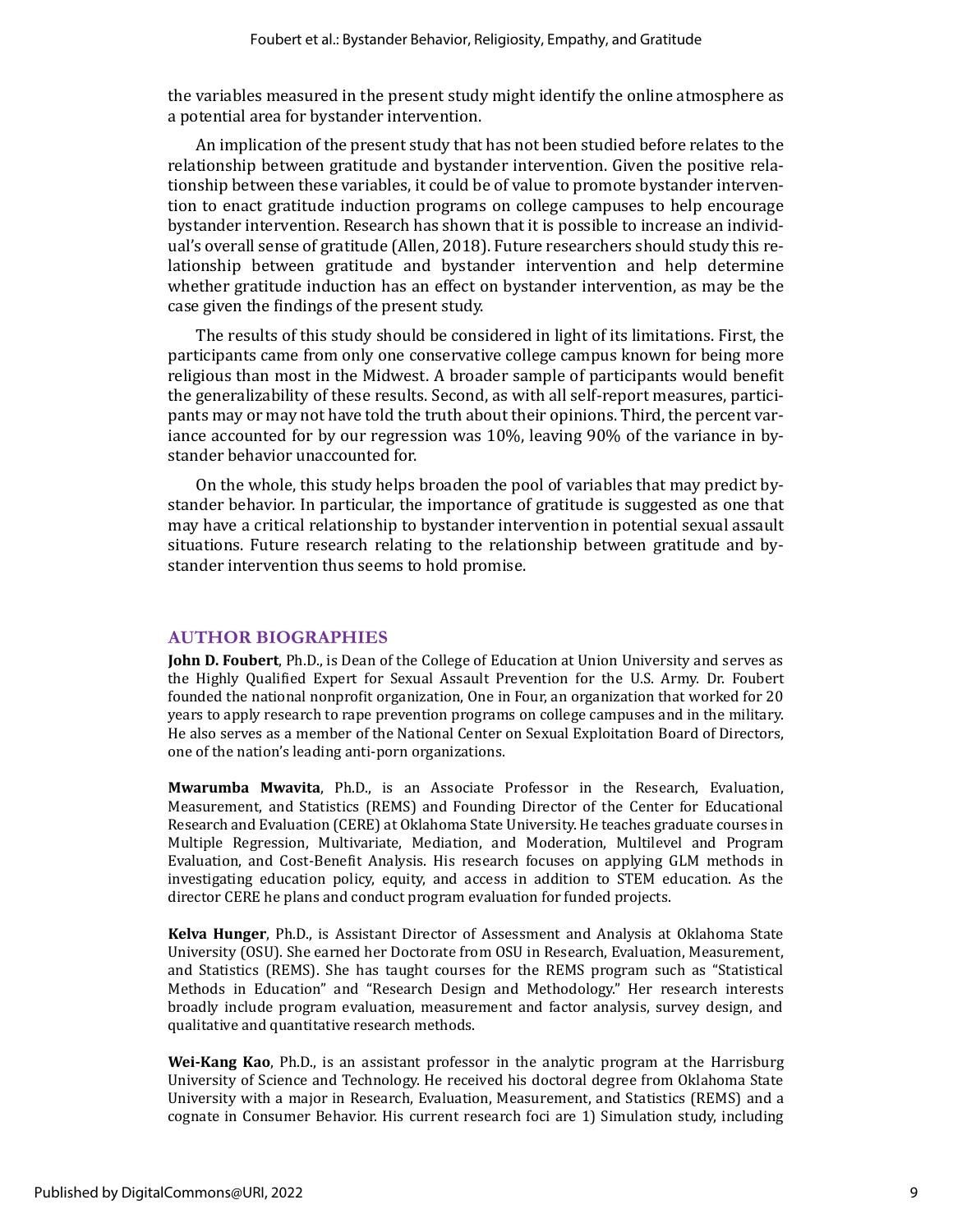Hierarchical Linear Modeling (HLM) and Structural Equation Modeling (SEM) 2) Digital marking, including mobile and online shopping behaviors; and 3) Human to robot interactions, for example, consumers' attitudes and adaptions toward a social service robot and how their beliefs will be changed.

**Pamela Pittman-Adkins** completed her master's degree at OU-Tulsa in Human Relations with a Concentration in Applied Behavior Research with Honors, as the faculty nominated Graduate Student of Academic Excellence recognized by the O.U. President at Commencement. She completed her Ph.D. at OSU-Tulsa in the inaugural Education, Administration, Curriculum, and Policy Studies cohort. As a graduate student at OSU, she received the Teacher of the Year Greek Award in the College of Education, a student-nominated process. She thrives on mentoring students from diverse socio-economic backgrounds and bridging the pathway from high school to college for all students.

#### **RECOMMENDED CITATION**

Foubert, John D.; Mwarumba, Mwavita; Hunger, Kelva; Kao, Wei-Kang; & Pittman-Adkins, Pam. (2022). Prediction of bystander intervention behavior in a sexual assault situation: The role of religiosity, empathy, and gratitude. *Dignity: A Journal of Analysis of Exploitation and Violence*. Vol. 7, Issue 1, Article 8. Available at [http://digitalcommons.uri.edu/dignity/vol7/iss1/8.](http://digitalcommons.uri.edu/dignity/vol7/iss1/8) <https://doi.org/10.23860/dignity.2022.07.01.08>

### **REFERENCES**

- Abbey, A. (2005). Lessons learned and unanswered questions about sexual assault perpetration. *Journal of Interpersonal Violence, 20*(1), 39-42. <https://doi.org/10.1177%2F0886260504268117>
- Abbey, A., Parkhill, M. R., BeShears, R., Clinton-Sherrod, A. M., & Zawacki, T. (2006). Crosssectional predictors of sexual assault perpetration in a community sample of single African American and Caucasian men. *Aggressive Behavior*, 32, 54-67. [https://doi.org/10.1037/e552522012-147](https://doi.org/10.1037/e552522012-147%20%20%20%20 )
- Adams-Curtis, L. E., & Forbes, G. B. (2004). College women's experiences of sexual coercion: A review of cultural, perpetrator, victim, and situational variables. *Trauma, Violence, & Abuse*, 5(2), 91–122. [https://doi.org/10.1177/1524838003262331](https://doi.org/10.1177/1524838003262331%20 )
- Allemand, M., Steiger, A. E., Fend, H. A. (2015). Empathy development in adolescence predicts social competencies in adulthood. *Journal of Personality*, 83(2), 229– 241. [https://doi.org/10.1111/jopy.12098](https://doi.org/10.1111/jopy.12098%20 )
- Allen, S. (2018). The science of gratitude. A white paper prepared for the John Templeton Foundation by the Greater Good Science Center at UC Berkeley.
- Allport, G. W., & Ross, J. M. (1967). Personal religious orientation and prejudice. *Journal of Personality and Social Psychology*, 5, 447-457[. https://doi.org/10.1037/h0021212](https://doi.org/10.1037/h0021212)
- Baltazar, A., Helm, H. W., McBride, D., Hopkins, G, & Stevens, J. V. (2010). Internet pornography use in the context of external and internal religiosity. *Journal of Psychology and Theology*, 38, 32–40. <https://doi.org/10.1177/009164711003800103>
- Banyard, V. L. (2015). *Toward the next generation of bystander prevention of sexual and relationship violence: Action coils to engage communities*. Springer. <https://doi.org/10.1007/978-3-319-23171-6>
- Banyard, V. L., Demers, J.M., Cohn, E.S., Edwards, K.M., Moynihan, M.M., Walsh, W.A. & Ward,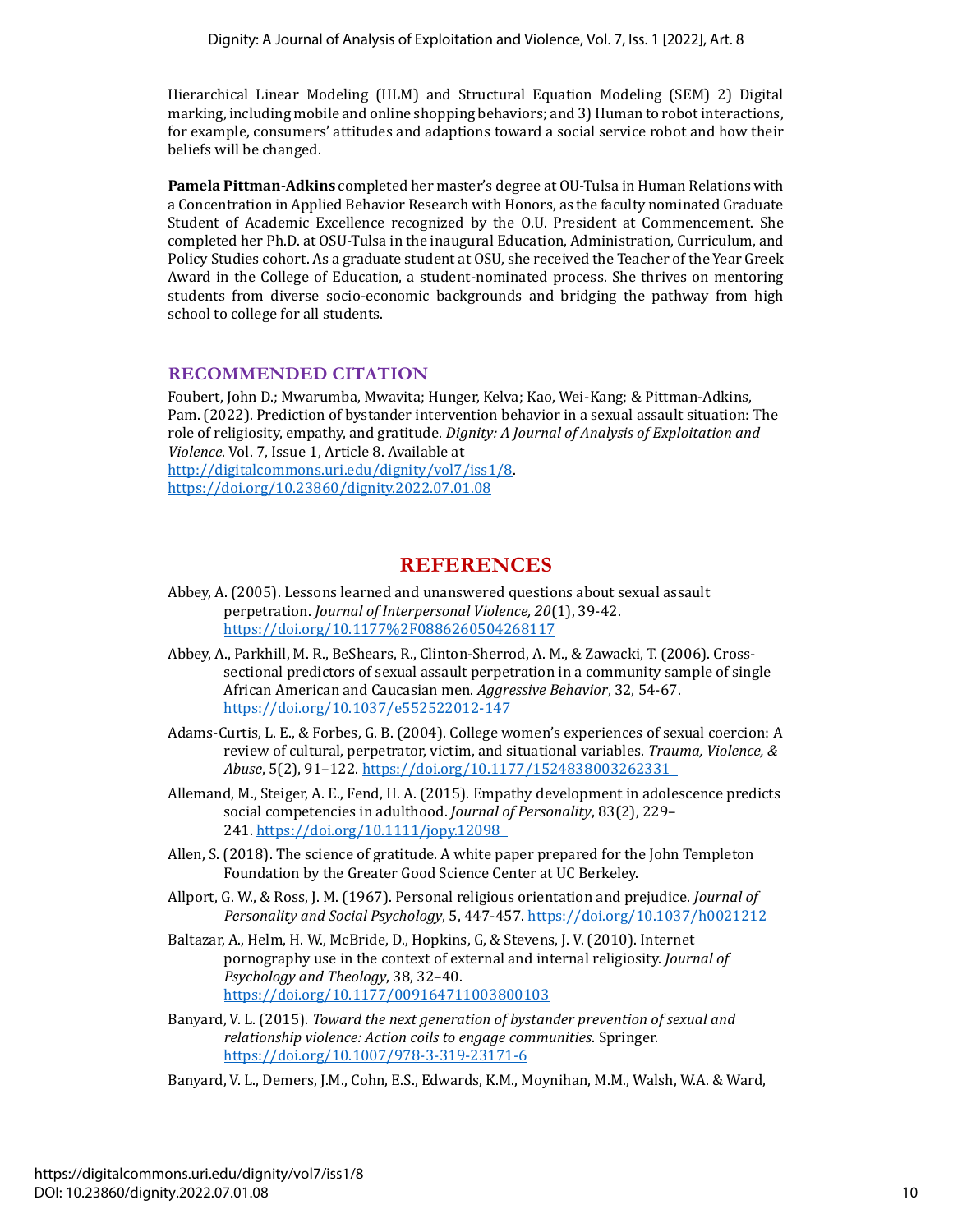- S.K. (2020). Academic correlates of unwanted sexual contact, intercourse, stalking, and intimate partner violence: An understudied but important consequence for college students. *Journal of Interpersonal Violence, 35*, 4375-4392. <https://doi.org/10.1177/0886260517715022>
- Banyard, V.L. & Hamby, S.L. (2022). *Strengths-based prevention: Reducing violence and other public health problems.* American Psychological Association. https://doi.org/10.1037/0000267-000
- Banyard, V. L., Moynihan, M. M., Cares, A. C., & Warner, R. A. (2014). How do we know if it works? Defining measurable outcomes in bystander-focused violence prevention. *Psychology of Violence*, 4, 101-115[. https://doi.org/10.1037/a0033470](https://doi.org/10.1037/a0033470)
- Banyard, V. L., Plante, E. G., & Moynihan, M. M. (2004). Bystander education: Bringing a broader community perspective to sexual violence prevention. *Journal of Community Psychology*, 32, (1), 61-79.<https://doi.org/10.1002/jcop.10078>
- Bariso, J. (2020). There are actually 3 types of empathy. Here's how they can differ -- and how you can develop them all. *Inc.* 1-35.
- Barnett, O., Miller-Perrin, C. L., & Perrin, R. D. (2005). *Family violence across the lifespan: An introduction*, (2nd Ed). Sage.
- Batson, C. D., Duncan, B. D., Ackerman, P., Buckley, T., Birch, K. (1981). Is empathic emotion a source of altruistic motivation? *Journal of Personality and Social Psychology, 40*(2), 290–302. <https://doi.org/10.1037/0022-3514.40.2.290>
- Batson, C. D., Moran, T. (1999). Empathy-induced altruism in a prisoner's dilemma. *European Journal of Social Psychology, 29*(7), 909–924. [https://doi.org/10.1002/\(Sici\)1099-](https://doi.org/10.1002/(Sici)1099-0992(199911)29:7) [0992\(199911\)29:7](https://doi.org/10.1002/(Sici)1099-0992(199911)29:7)
- Bell, S.C., Coker, A.L., & Clear, E.R. (2019). Bystander program effectiveness: A review of the evidence in educational settings (2007-2018). In W.T. O'Donohue & P.A. Schewe (Eds.). *Handbook of Sexual Assault and Sexual Assault Prevention,* 433-450. https://doi.org/10.1007/978-3-030-23645-8\_26
- Berber, Z.B. (2022). The mediating role of interpersonal communication in the relationship between gratitude and altruism levels of teacher candidates: Gratitude and altruism levels of teacher candidates. *International Journal of Curriculum and Instruction, 14*(1), 1562.
- Burris, C. T. (1999a). Religious orientation scale. In Hill, P. C., & Hood, R. W., Jr. (Eds.). *Measures of religiosity*. Religious Education Press.
- Burris, C. T. (1999b). Doctrinal orthodoxy scale. In Hill, P. C., & Hood, R. W., Jr. (Eds.). *Measures of religiosity*. Religious Education Press.
- Cantor, D., Fisher, B. S., Chibnall, S., Harps, S., Townsend, R., Thomas, G., Lee, H., Kranz, V.,
- Herbison, R., and Madden, K. (2019). *Report on the AAU campus climate survey on sexual assault and misconduct*, The Association of American Universities, Westat, pp. 433.
- Cass, A. I. (2007). Routine activities and sexual assault: An analysis of individual- and schoollevel factors. *Violence and Victims, 22*(3), 350–366. https://doi.org/10.1891/088667007780842810
- Cassels, T. G., Chan, S., Chung, W., Birch, S. A. J. (2010). The role of culture in affective empathy: Cultural and bicultural differences. *Journal of Cognition and Culture, 10*, 309 - 326.<https://doi.org/10.1163/156853710X531203>
- Chng, C.L. & Burke, S. (1999). An assessment of college students' attitudes and empathy toward rape. *College Student Journal, 33* (4), 573-583.
- Chopik, W. J., O'Brien, E., Konrath, S. H. (2017). Differences in empathic concern and perspective taking across 63 countries. *Journal of Cross-Cultural Psychology, 48*(1), 23 - 38.<https://doi.org/10.1177/0022022116673910>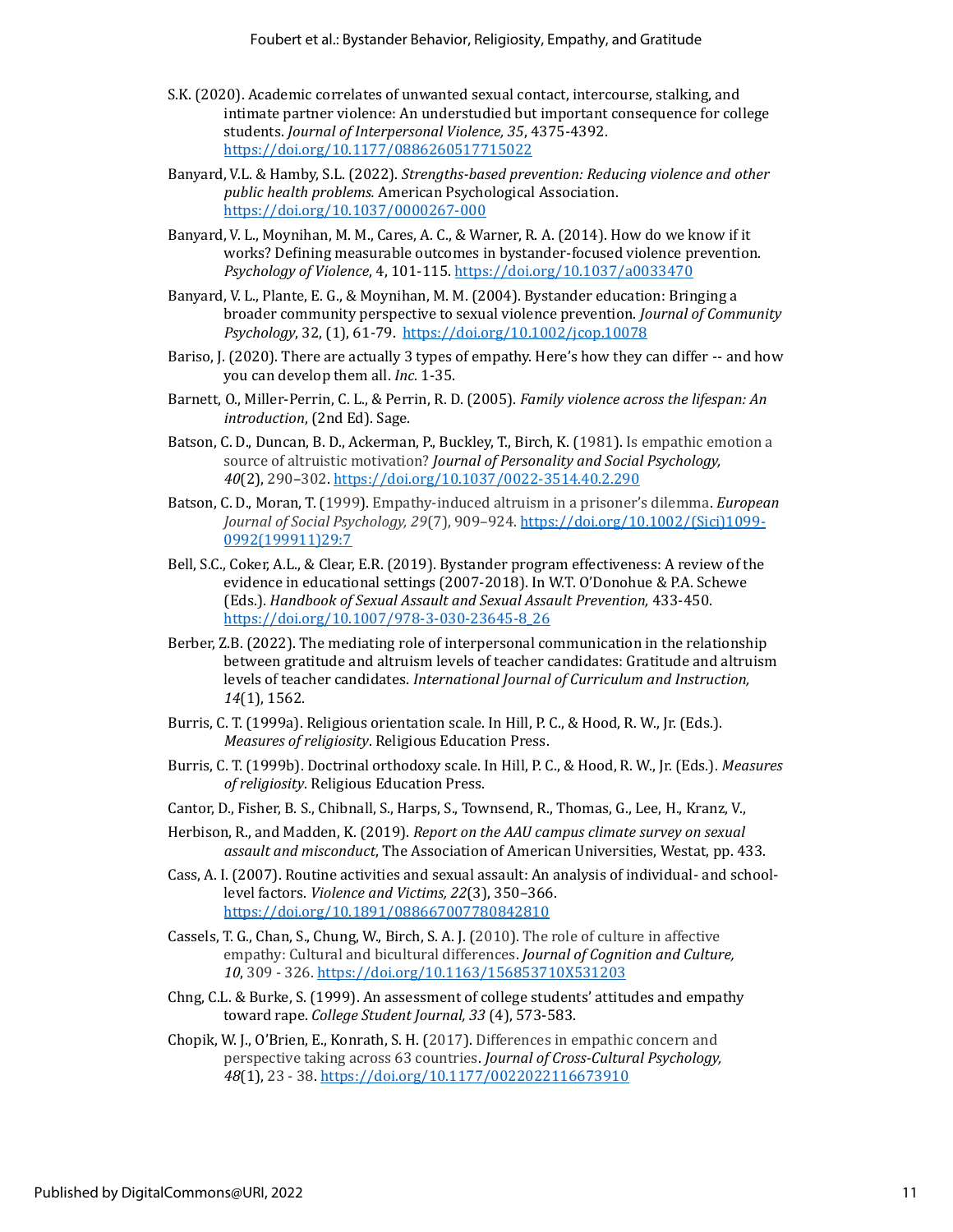- Davis, M.H. (1994). *Empathy: A social psychological approach*. Madison, WI: Brown & Benchmark, Inc.
- DeKeseredy, W. S., & Schwartz, M. D. (2013). *Male peer support and violence against women.* Northeastern University Press.
- De Soto, W., Tajalli, H., Pino, N., & Smith, C.L. (2018. The effect of college students' religious involvement on their academic ethic. *Religion & Education, 45*(2), 190-207. https://doi.org/10.1080/15507394.2018.1425077
- Dietz, S., Blackwell, K., Daley, P., & Bently, B. (1982). Measurement of empathy toward rape victims and rapists. *Journal of Personality and Social Psychology*, 43(2), 372-384. https://doi.org/10.1037/0022-3514.43.2.372
- Donovan, J. (2000). *Feminist theory* (3rd Ed.). Continuum.
- Eisenberg, N., Miller, P. A. (1987). The relation of empathy to prosocial and related behaviors. *Psychological Bulletin, 101*(1), 91–119. [https://doi.org/10.1037/0033-](https://doi.org/10.1037/0033-2909.101.1.91) [2909.101.1.91](https://doi.org/10.1037/0033-2909.101.1.91)
- Emmons, R.A. & McCullough, M.E. (2003). Counting blessings versus burdens: An experimental investigation of gratitude and subjective well-being in daily life. *Journal of Personality and Social Psychology, 84*(2), 377-389. https://doi.org/10.1037/0022-3514.84.2.377
- Fernandez, Y.M., & Marshall, W.L. (2003). Victim empathy, social self-esteem and psychopathy in rapists. Sexual Abuse: *A Journal of Research and Treatment*, 15, 11-26. https://doi.org/10.1177/107906320301500102
- Flood, M. (2019). Engaging men and boys in violence prevention. Springer.
- Foubert, J.D. (2011). The men's and women's programs: Ending rape through peer education. Routledge.
- Foubert, J.D., Durham, A., Houston, M., Vanderwoerd, J. (2020). Sexual violence at Christian and secular universities: Does institutional type matter? *Christian Higher Education*, <https://doi.org/10.1080/15363759.2020.1806143>
- Foubert, J.D., Newberry, J.T., & Tatum, J.L. (2007). Behavior differences seven months later: Effects of a rape prevention program on first-year men who join fraternities. *The Journal of Student Affairs Research and Practice, 44,* 728-749. https://doi.org/10.2202/1949-6605.1866
- Foubert, J.D. & Rizzo, A. (2013). Integrating religiosity and pornography use into the prediction of bystander efficacy and willingness to prevent sexual assault. *Journal of Psychology and Theology, 41* (3), 242-251. https://doi.org/10.1177/009164711304100306
- Geppert, C. Bogenschutz, M. P., & Miller, W. R. (2007). Development of a bibliography on religion, spirituality, and addictions. *Drug and Alcohol Review, 26*, 389–395. https://doi.org/10.1080/09595230701373826
- Hair, J. F., Black, W. C., Babin, B. J. & Anderson, R. E. (2010), *Multivariate Data Analysis*. (7th ed.), Prentice-Hall, Englewood Cliffs, NJ.
- Hamby, S., Weber, M.C., Grych, J., & Banyard, V. (2016). What difference do bystanders make? The association of bystander involvement with victim outcomes in a community sample. *Psychology of Violence, 6*(1), 91-102. https://doi.org/10.1037/a0039073
- Hardy, S.A., & Carlo, G. (2005). Religiosity and prosocial behaviors in adolescence: The mediating role of prosocial values. *Journal of Moral Education, 34*(2), 231-249. https://doi.org/10.1080/03057240500127210
- Heise, L. L. (1998). Violence against women: An integrated, ecological framework. *Violence Against Women 4*(3), 262–290. https://doi.org/10.1177/1077801298004003002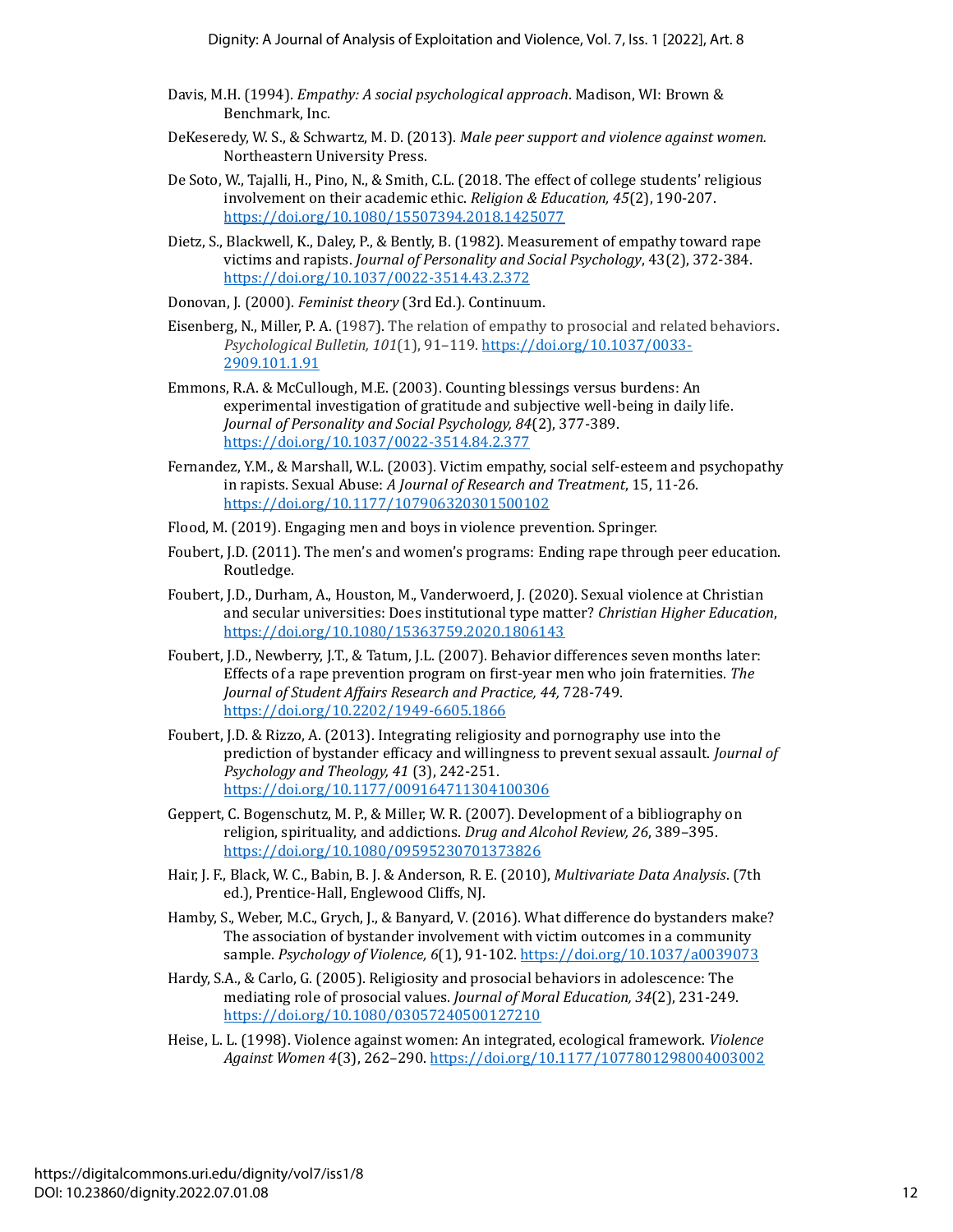- Henin, S. & Black, L.P. (2021). Understanding the long-term trauma of sexual assault patients. *Journal of the American College of Emergency Physicians Open, 2*(4), https://doi:10.1002/emp2.12490
- Henson, B, Fisher, B.S., & Reyns, B.W. (2020). There is virtually no excuse: The frequency and predictors of college students' bystander intervention behaviors directed at online victimization. *Violence Against Women, 26*(5), 505-527. https://doi.org/10.1177/1077801219835050
- Hines, D. A. (2007). Predictors of sexual coercion against women and men: A multilevel, multinational study of university students. *Archives of Sexual Behavior, 36,* 403–422. https://doi.org/10.1007/s10508-006-9141-4
- Hohenschue, O. Riegel, U., & Zimmermann, M. (2022). Heterogeneity in religious commitment and predictors. *Religions, 13*(2), 139. https://doi.org/10.3390/rel13020139
- Hood, R.W., Hill, P.C. & Spilka, B. (2009). *The psychology of religion: An empirical approach.* (4th ed.). The Guilford Press.
- Hu, X., Cheng, S., & Hu, H. (2021). Religiousness predicts quality of university life among university students with different religion types. *Journal of Beliefs and Values*, https://doi.org/10.1080/13617672.2021.1936366
- Jouriles, E.N., Krauss, A., Vu, N.L., Banyard, V.L., & McDonald, R. (2018). Bystander programs addressing sexual violence on college campuses: A systematic review and metaanalysis of program outcomes and delivery methods. *Journal of American College Health, 66*:6, 457-466. https://doi.org/10.1080/07448481.2018.1431906
- Katz, J., Heisterkamp, A., & Flemming, A.M. (2011). The social justice roots of the mentors in violence prevention model and its application to a high school setting. *Violence Against Women, 17,* 684-702. https://doi.org/10.1177/1077801211409725
- Koenig, H.G. (2015). Religion, spirituality, and health: A review and update. *Advances in Mind-Body Medicine, 29*(3), 19-26.
- Krznaric, R. (2012). *Mind and Body. Six habits of highly empathic people*. 1-16.
- Kumar, S., Sahoo, S., Lim, W.M., & Dana, L. (2022). Religion as a social shaping force in entrepreneurship and business: Insights from a technology-empowered systematic literature review. *Technological Forecasting and Social Change, 175*, 121393. https://doi.org/10.1016/j.techfore.2021.121393
- Lam, T.C.M., Kolomitro, K., & Alamparambil, F.C. (2011). Empathy training: Methods, evaluation, practices, and validity. *Journal of Multidisciplinary Evaluation, 16* (7), 162-200.
- Lawson, J. (2012). Sociological theories of intimate partner violence. *Journal of Human Behavior in the Social Environment. 22*, 572–590. https://doi.org/10.1080/10911359.2011.598748
- Lazarus, R. S., & Lazarus, B. N. (1994). Passion and reason: Making sense of our emotions. Oxford University Press.
- Levy, B. (2008.) *Women and violence.* Seal Press.
- Leukfeldt, E., & Yar, M. (2016). Applying routine activity theory to cybercrime: A theoretical and empirical analysis. *Deviant Behavior, 37,* 263-280. https://doi.org/10.1080/01639625.2015.1012409
- Marshall, W.L. & Marhsall, L.E. (2019). Empathy and sexual offending: Theory, research, and practice. In W.T. O'Donohue and P.A. Schewe (Eds.), *Handbook of sexual assault and sexual assault prevention*, 229-239. https://doi.org/10.1007/978-3-030-23645-8\_13
- McCullough, M.E., Kimeldorf, M.B. & Cohen, A.D. (2008). An adaptation for altruism? The social causes, social effects, and social evolution of gratitude. *Current Directions in Psychological Science*, *17*(4), 281-285. https://doi.org/10.1111/j.1467- 8721.2008.00590.x